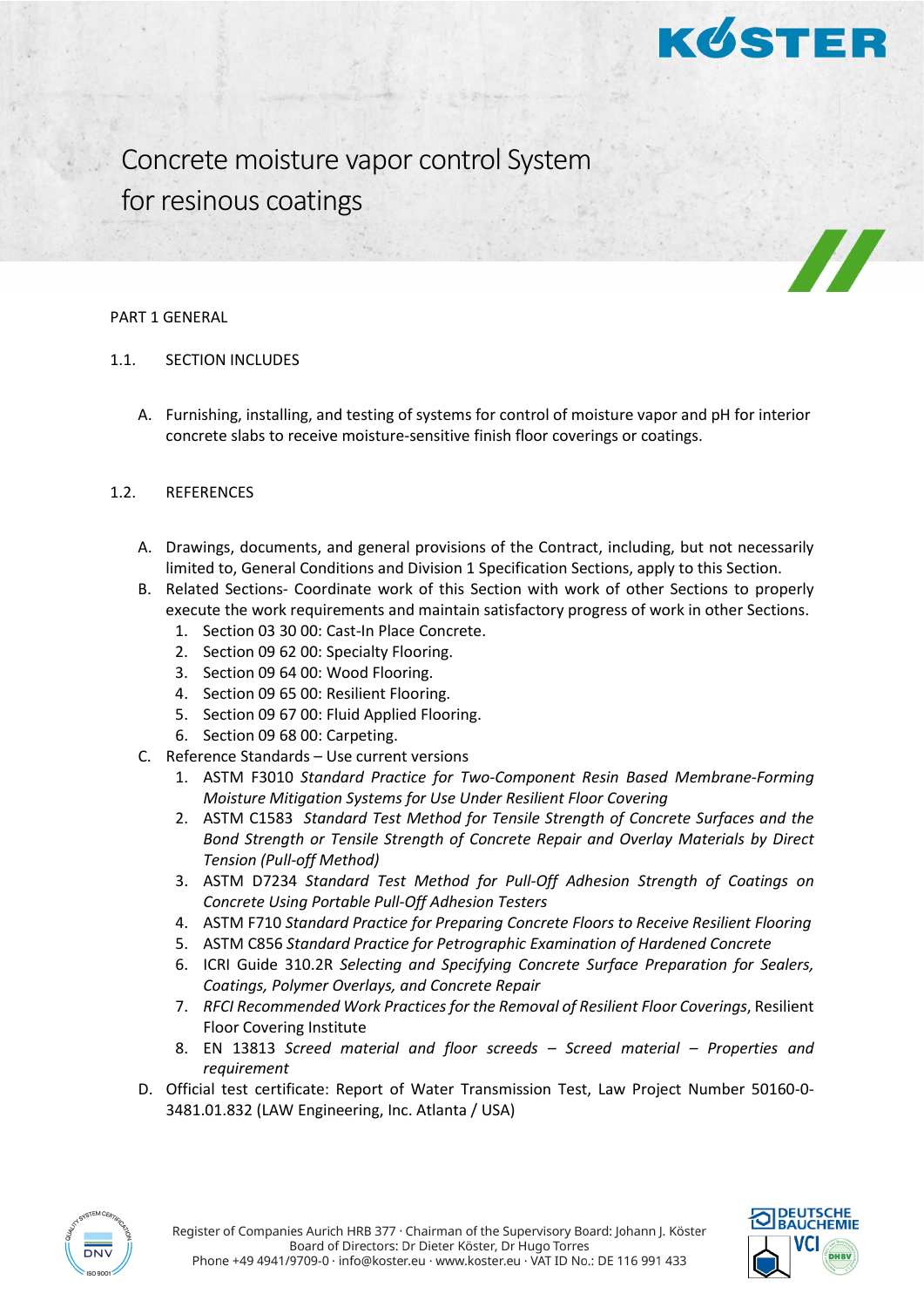



- A. General: Submit each item in this Article according to the requirements and Conditions of the Contract in Division 1 Specification Sections.
- B. Product data: Submit manufacturer's data sheets and supporting information for each product and process specified including:
	- 1. Product specifications.
	- 2. Installation instructions.
	- 3. Manufacturer's certification that moisture vapor control products meet requirements of current version of ASTM F3010.
	- 4. Appropriate Material Safety Data Sheets (MSDS).
	- 5. Completed manufacturer's pre-installation checklist.
	- 6. Warranty Information.
	- 7. Other safety requirements.
- C. Moisture Tests: Submit concrete floor moisture test results required by floor covering or coating manufacturer. Perform moisture testing as described in ASTM Practice F710. Testing shall be performed according to the floor covering manufacturer's specified ASTM Standard Test Method by an independent Testing Agency. Testing shall be performed by ICRI Tier 2 Certified Moisture Testing Technician. Provide moisture test results to the Architect, Owner, General Contractor, and Moisture Vapor Control System Manufacturer's Representative.

#### 1.4. PERFORMANCE REQUIREMENTS

A. The moisture vapor control system should be a special resin for application on unsealed interior concrete floors such as industrial and multi-purpose halls, offices, hospitals, schools, supermarkets, manufacturing facilities, airplane hangars, storage and retail space, and commercial and residential constructions which are exposed to moisture from the underside due to faulty or missing waterproofing of the concrete. It should protect against high concrete alkalinity ( $pH$  13 – 14) and serve as a primer by reducing the water vapor diffusion prior to the application of epoxy or polyurethane resin coatings or respectively the adhesion of vapor tight floor coverings such as PVC, rubber, wood, and solid backed carpet. The system shall be manufactured by KOSTER Bauchemie AG, Aurich, Germany.

#### 1.5. QUALITY ASSURANCE

- A. Qualifications of Applicator:
	- 1. Employ an Applicator trained and currently approved by the moisture vapor control system manufacturer, experienced in surface preparation and application of the products of this section, and subject to observation by the manufacturer.
	- 2. Submit list of at least three similar projects performed by the applicator within the previous five years that used the same products and similar moisture vapor control system design.
- B. Manufacturer Qualifications:
	- 1. Manufacturer shall have not less than ten (10) years experience in manufacturing moisture vapor control systems. The moisture vapor control system must be specifically formulated and marketed for concrete floor slab moisture vapor control and pH control.



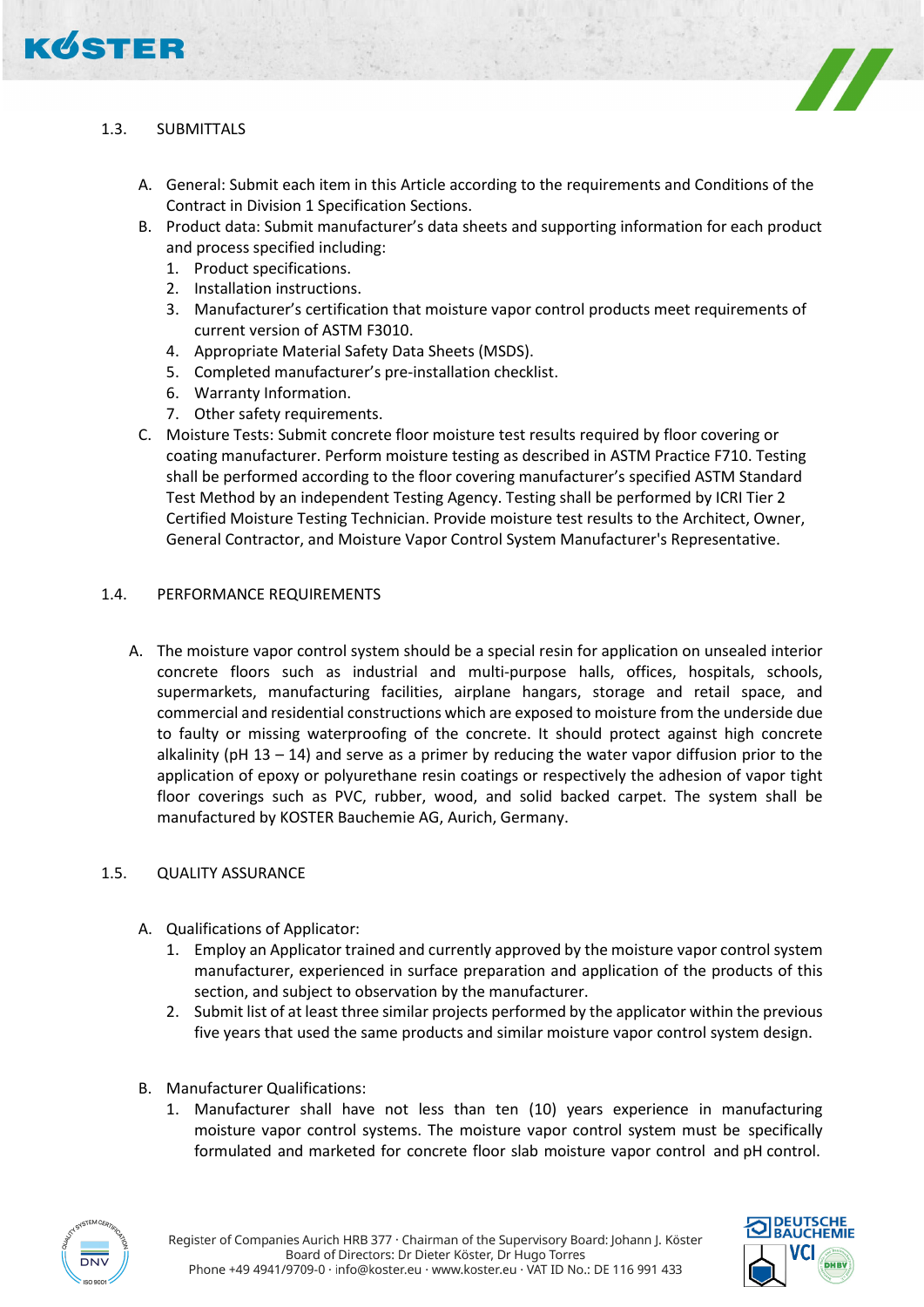

- C. Provide manufacturer's standard fifteen (15) year warranty at no additional cost. Applicator of moisture vapor control system shall provide standard installation warranty for workmanship.
- D. Test field:
	- 1. Install the moisture control system in a minimum 10 m2 of test field, using the same methods and equipment that will be used for the entire installation. Test tensile bond strength of the moisture mitigation system to the concrete substrate following ASTM Test Method D7234. The results must be equal to or greater than 1,5 N/mm2 with failure in the concrete before proceeding with installation of the moisture control system

## 1.6. DELIVERY, STORAGE AND HANDLING

- A. Deliver products to the job site in original unopened containers, clearly labeled with the manufacturer's name and brand designation. Each container shall be marked with batch or lot code traceable to manufacturing information.
- B. Store products in an approved ventilated dry area; protect from dampness, freezing, and direct sunlight. Product shall not be stored in areas with temperatures in excess of 25°C or below 10°C unless permitted by manufacturer's instructions.
- C. Handle products using methods that prevent breakage or damage of containers and prevent contamination of products.

#### 1.7. PROJECT CONDITIONS

- A. Environmental conditions:
	- Do not apply moisture vapor control system to surfaces that may be exposed to excessive weather conditions such as precipitation, wind, direct sunlight, etc. Do not apply when moisture is accumulated on the surface of the concrete or if precipitation is anticipated before the moisture control coating has cured.
	- 2. Do not apply moisture vapor control system when temperature is lower than 10°C or higher than 30°C or expected to fall outside this temperature range within 24 hours after application. Do not apply moisture vapor control coating when temperature is above 25°C and rising or expected to rise during curing period of the moisture control coating.
- B. Protection: Protect moisture vapor control system after installation to prevent damage from topical moisture, direct sunlight, and construction traffic for a minimum period of 24 hours after application.
- 1.8. SCHEDULING
	- A. The Independent Testing Agency will coordinate scheduling with the Owner for moisture testing to permit sufficient time to test, submit and evaluate test results, and install the moisture vapor control system before installation of floor coverings or coatings.



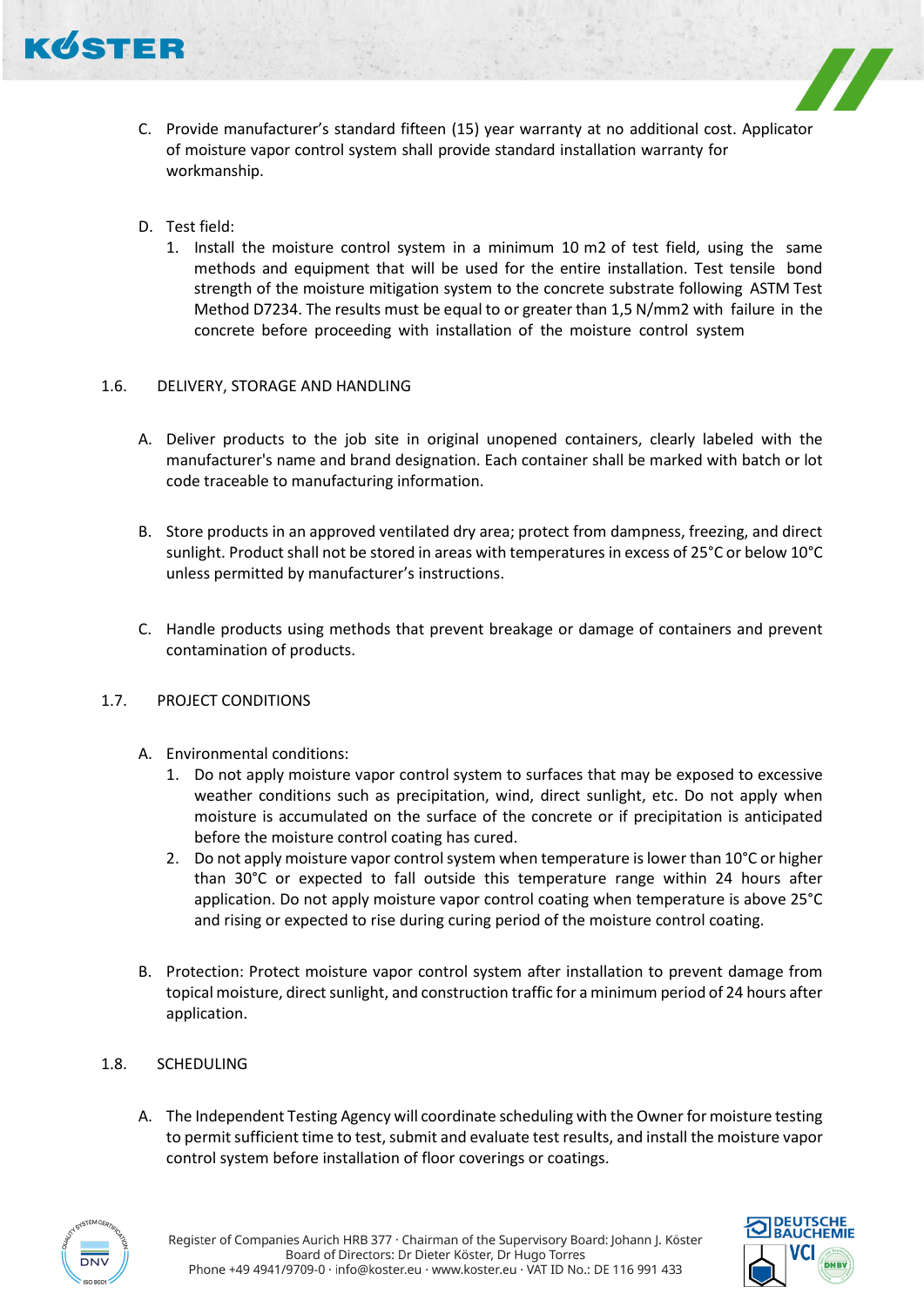

B. The moisture vapor control system manufacturer's instructions must allow installation as early as 7 days after concrete placement.

## PART 2 PRODUCTS

## 2.1. MANUFACTURER

- A. Acceptable Manufacturer: KÖSTER BAUCHEMIE AG Dieselstraße 1-10 D-26607 Aurich Tel. 04941/9709-0 • Fax -40 • info@koester.eu • www.koester.eu
- B. Substitutions: Not permitted.
- C. Provide the materials of one manufacturer throughout the project

## 2.2. MATERIALS

- A. General: Use materials of one manufacturer throughout the project as hereinafter specified.
- B. Moisture Vapor Control Coating: Select from among the following products:
	- 1. KOSTER VAP I 2000; 12 hour setting time, low VOC 2-part epoxy resin coating.
	- 2. KOSTER VAP I 2000 FS; 4 5 hour setting time, Zero VOC 2-part epoxy resin coating
	- 3. KOSTER VAP I 2000 UFS; 3 4 hour setting time, low VOC 2-part epoxy resin coating
	- 4. KOSTER VAP I 2000 ZERO VOC; 12 hour setting time, Zero VOC 2-part epoxy resin coating
- C. Primer for porous concrete containing excessive near-surface voids or high concrete surface profile:
	- 1. KOSTER KB-Pox IN, low viscosity, high modulus, 2-part epoxy resin.
- D. Repair resin for non-movement joints and cracks
	- 1. KOSTER KB-Pox IN low-viscosity, high modulus 2-part epoxy gravity-feed, crack injection resin.
- E. Thickening agent for repairing spalls and excessively rough concrete:
	- 1. KOSTER KB-Pox Thickening Agent, non-silica.
- F. Movement joint sealant:
	- 1. KOSTER FS-H polysulfide resin joint sealant.
	- 2. Backer rod and accessory materials.



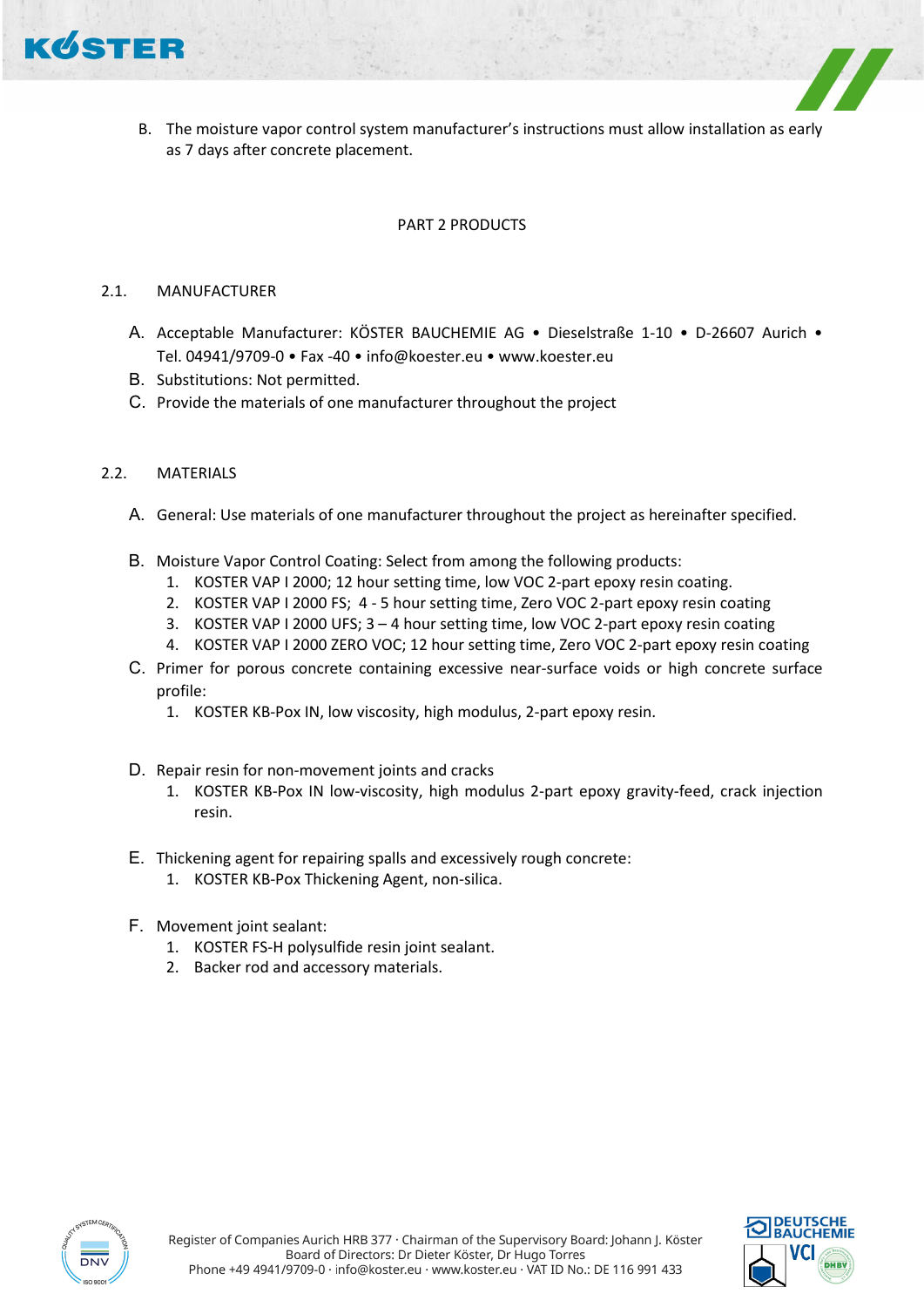



#### 3.1. EXAMINATION OF SUBSTRATE BEFORE INSTALLATION

- A. Provide information required in moisture control system manufacturer's pre-job checklist. Submit completed checklist to moisture control system manufacturer for review before installation of the moisture control system.
- B. Concrete floor slab moisture testing is not required prior to application of moisture control system.
	- 1. If moisture testing is performed, moisture testing shall be conducted according to the latest version of ASTM F2170 using relative humidity probes that have been allowed to equilibrate at each test location for at least two hours. Provide report in accordance with ASTM F2170 and floor plan showing moisture test results.
- C. Testing and evaluation for deterious materials and contaminants that inhibit moisture control coating adhesion.
	- 1. It is the responsibility of the owner to provide a concrete floor slab free of contaminants and deleterious materials that can inhibit bond to the moisture control coating or develop deleterious reactions after the concrete floor slab is sealed.
	- 2. Concrete substrates must be structurally sound, solid, and meet industry standards as defined in ACI Committee 201 Report "Guide to Durable Concrete." Surfaces must be free of moisture-sensitive patching and leveling materials, adhesives, coatings, curing compounds, concrete sealers, efflorescence, dust, grease, oils and any other materials or contaminants that can act as bond breakers.
	- 3. The floor slab must be surface must be capable of withstanding steel shotblast preparation to ICRI CSP3. Excessively weak, soft, dusty, cracked, or uneven surfaces may not be suitable substrates, and may require additional concrete surface removal or patching before application of the moisture control coating. Such compounds must be long term resistant to high moisture and high pH.
	- 4. Concrete that is air-entrained, excessively porous, or poorly consolidated must first be treated with KOSTER KB Pox-IN as a primer.
	- 5. Contaminated concrete may not be suitable to receive a moisture control coating. Testing and evaluation for contaminants and concrete condition is not required but is strongly recommended. Testing and evaluation of the floor slab can include:
		- i. Solvent extraction and analysis for organic compounds such as oil, grease, plasticizers, silicones, solvents, and other chemical compounds that can inhibit bond to the epoxy moisture control coating.
		- ii. Microscopical (petrographic) examination according to ASTM C856 to evaluate the concrete condition, potential deleterious substances, and suitability for shotblasting and coating adhesion.
	- 6. Do not install moisture control system if substrate testing reveals unacceptable conditions.

#### 3.2. SURFACE PREPARATION

A. Remove existing floor finishes including floor coverings, coatings, paint, and adhesives. Follow *RFCI Recommended Work Practices for the Removal of Resilient Floor Coverings.*



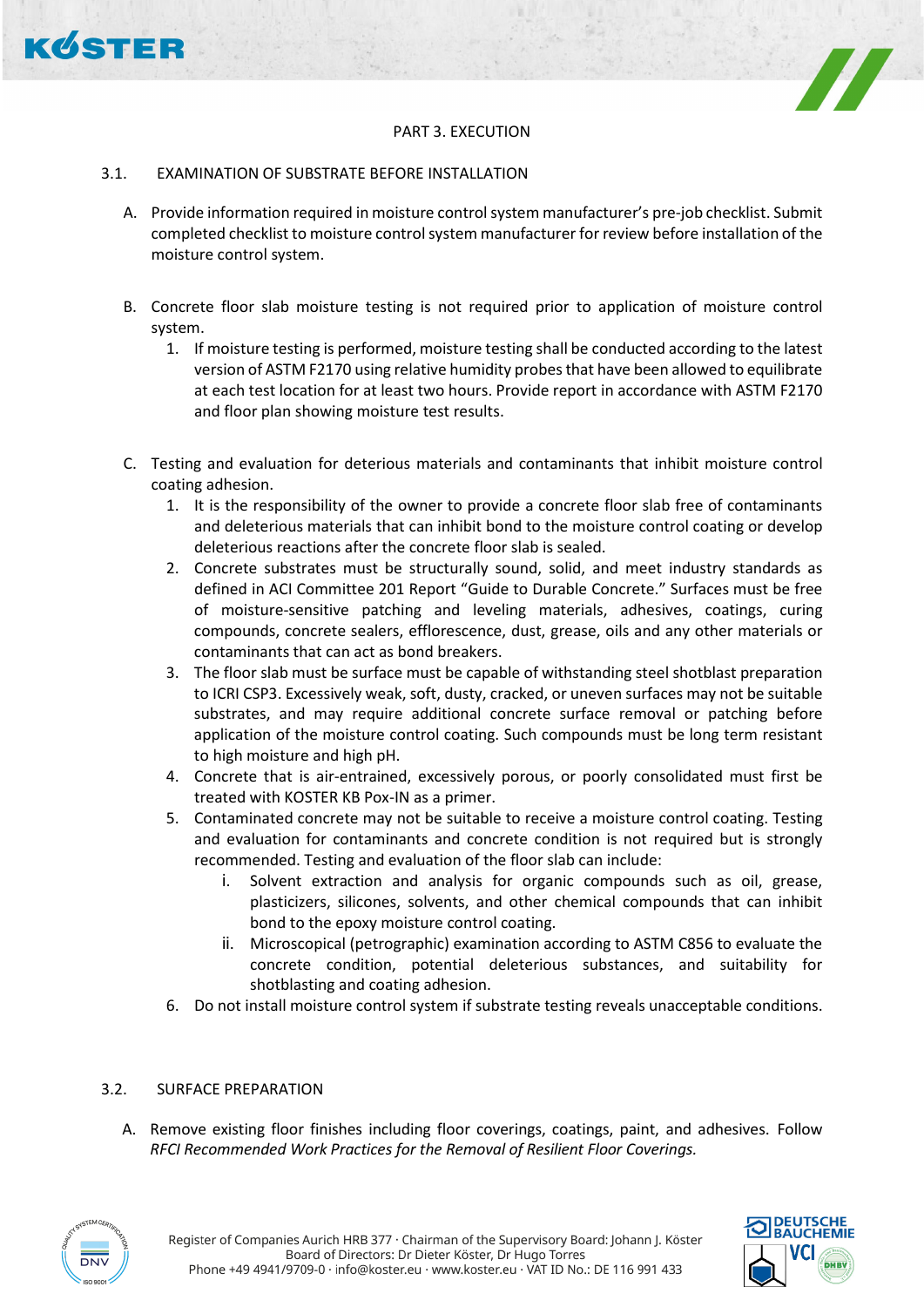

KØSTER

- 1. Grind perimeter of rooms and areas inaccessible to shotblasting using dry diamond media with vacuum dust extraction. Grind to ICRI CSP2. Do not smooth polish these areas. Grinding is allowed only in areas not accessible to shot blasting.
- 2. Shot blast floors to ICRI CSP3. Shot blast as close as possible to walls, doorways, casework, and other permanently installed objects. Remove residual steel shot.
- 3. Acid etching is not permitted.
- C. Remove residual dust and debris by vacuum and dry sweeping. Do not use sweeping compound. Remove all foreign matter such as dust, adhesives, leveling compounds, paint, dirt, floor hardeners, bond breakers, oil, grease, curing agents, form release agents, efflorescence, laitance, shot blast beads, etc.
- D. Test concrete surface tensile strength after abrasive preparation in accordance with requirements of ASTM F3010 following Test Method C1583. If test results are less than 1,5 N/mm2, repair concrete or repeat surface preparation to achieve required concrete surface tensile strength.
- E. Repair non-movement cracks, control joints, and large surface defects such as spalls, holes, and voids in accordance with manufacturer's recommendations. Use low-viscosity, gravity-fed crack mending resin for non-movement cracks and joints. Crack repair compound can be mixed with not more than 3 parts clean, washed, dry silica sand for sawcut control joints and wide cracks. Brush interior walls of crack or joint with neat crack repair epoxy resin before applying sandresin mixture. After curing, grind surface flush with surrounding concrete.
- F. Repair spalls or excessively rough concrete surface using manufacturer's fiber thickening agent mixed 1:1 by volume with moisture control resin. Mix thickening agent and resin thoroughly to uniform creamy consistency and apply by trowel, working material tightly against clean, roughened concrete surface.
- G. Do not fill designed movement joints with moisture control epoxy resin. Fill movement joints with manufacturer's recommended flexible joint filling compound or mechanical movement joint cover.
- H. Reinforcing fibers that become visible after shot blasting must be removed and vacuumed leaving no fibers exposed above the concrete surfaces. Provide an uncontaminated, clean, sound surface.

# 3.3. PRIMER

- A. Primer for porous concrete containing excessive near-surface voids or excessive surface profile.
	- 1. Mix two-part, low viscosity epoxy primer resin and hardener thoroughly for two to three minutes in manufacturers supplied containers following manufacturer's requirements to obtain a homogeneous mixture. Use a slow speed motor less than 400 rpm and a two blade Jiffy-type mixing blade only. Do not aerate.
	- 2. If smaller quantities are required, maintain manufacturers specified mix ratios by volume.
	- 3. Do not dilute with solvent.



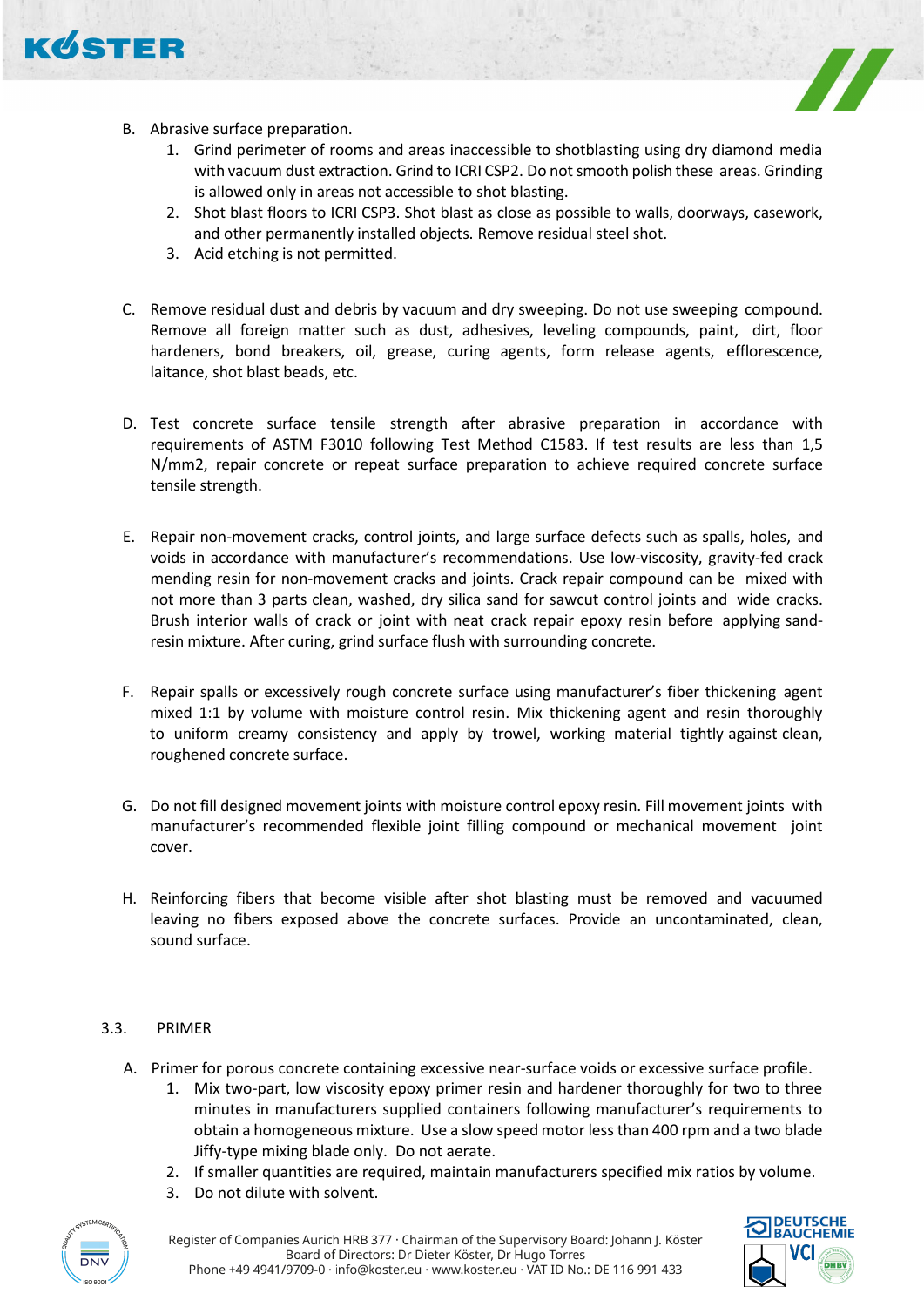

KOSTER

- 1. After mixing primer, pour material onto the properly prepared concrete substrate in a ribbon. Empty can completely. Do not invert can to drain on concrete.
- 2. Spread primer using 3-4 mm notched squeegee at a coverage rate of 150-200 g/m2. Coverage rate may vary depending on porosity of concrete substrate.
- 3. Allow primer to saturate the concrete substrate for fifteen to twenty minutes. Spread primer with squeegee or pour additional primer on floor to maintain a saturated surface during the soak-in period.
- 4. Use a flat squeegee to remove any excess primer that has not penetrated the concrete surface. Pull squeegee tightly across surface leaving primer in voids, pores, and small cracks.
- 5. Allow minimum twelve hours for primer to cure.
- 3.4. MIXING
	- A. Mix two-part moisture control resin and hardener thoroughly for three minutes in manufacturer supplied containers following manufacturer's requirements to obtain a homogeneous mixture. Use a low speed motor, less than 400 rom, and a two-bladed Jiffy-type mixing blade only. Do not aerate.
	- B. If smaller quantities are required, maintain manufacturer's specified mix ratios by volume.
	- C. Do not dilute with solvent.

#### 3.5. APPLICATION

- A. After mixing, immediately pour material on the substrate in a ribbon. Empty can completely. Do not invert can to drain on concrete.
- B. Spread moisture control coating using manufacturer's recommended notched squeegee and back-roll with a 10 mm. nap epoxy-rated, non-linting roller. Completely cover the entire concrete surface with a uniform application of the moisture control coating as quickly as possible and allow the coating to self-level. Work into a wet edge and assure continuity of the coating across the entire area.
- C. Spread coating on ICRI CSP3 shotblasted concrete surface at consumption of 300-450 g/m2. Concrete prepared to CSP3 coated at 300-450 g/m2 will yield average cured coating thickness 0.4 to 0.5 mm. A rougher surface profile or a porous or absorptive concrete will require the use of more material to achieve sufficient coating thickness. KOSTER VAP I 2000 moisture control coatings must be installed at a continuous minimum layer thickness of at least 0,4 mm. Less layer thickness results in a higher permeance of the cured coating that will not meet performance requirements of ASTM F3010.
- D. Allow coating to cure the minimum length of time specified for the product.